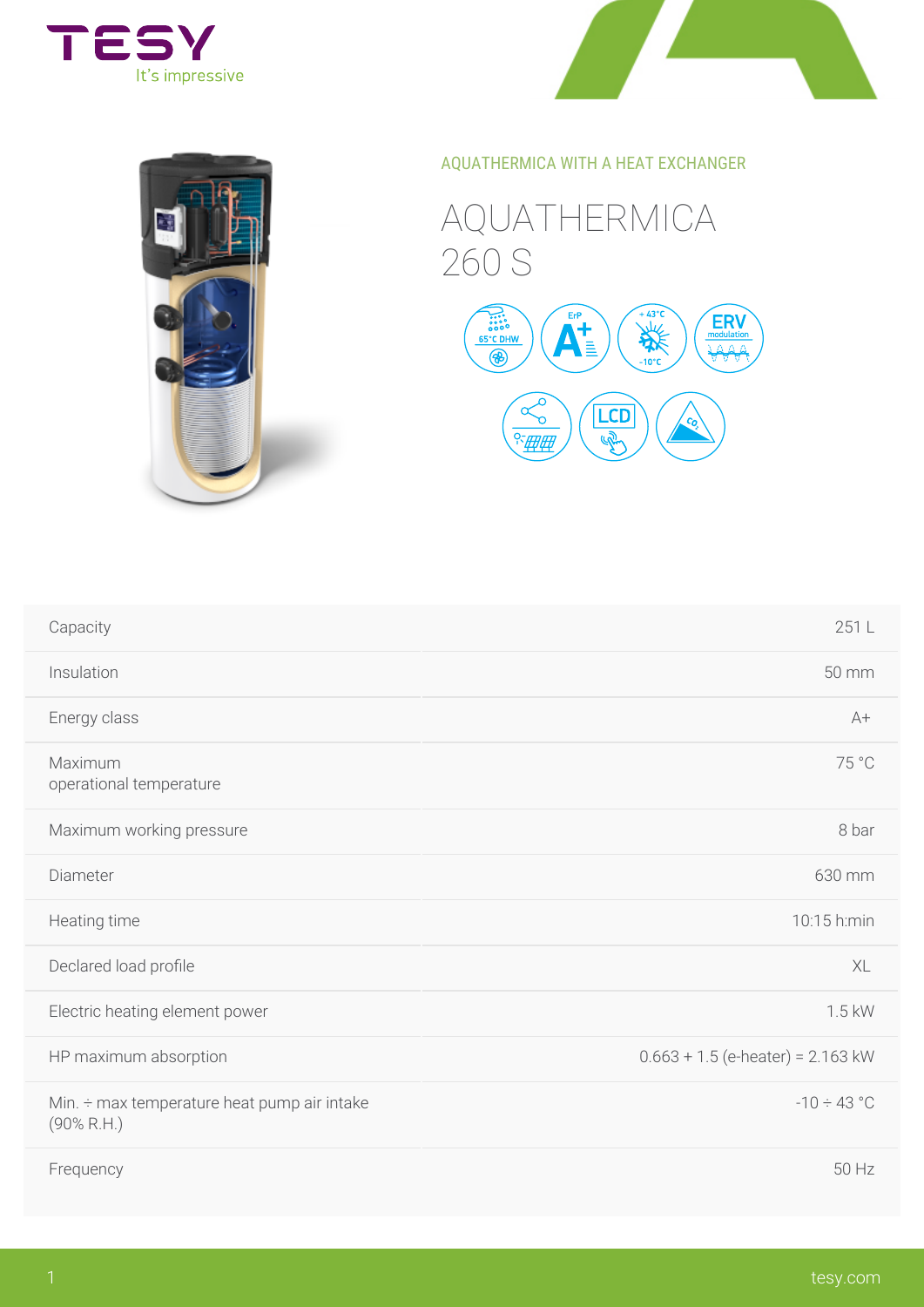

| Annual electricity consumption in kWh under<br>average climate conditions |                                         | 1237.7 kWh                            |
|---------------------------------------------------------------------------|-----------------------------------------|---------------------------------------|
| Power supply                                                              |                                         | 230 V                                 |
| Compressor                                                                |                                         | Rotary                                |
| Min. $\div$ max temperature installation site                             |                                         | $-10 \div 43$ °                       |
| Compressor protection                                                     |                                         | Thermal circuit breaker with au       |
| Maximum current in HP                                                     |                                         | $3.1 + 6.5$ (e-heater)                |
| Thermodynamic circuit protection type                                     |                                         | Safety pressure switch with aut       |
| Required overload protections                                             | 16A T fuse/16 A automatic switch char   | expected during installation on power |
| Fan                                                                       |                                         | Centrifugal                           |
| HP Maximum settable temperature                                           |                                         | 65 °C                                 |
| Internal protection                                                       | Single safety thermostat with manual re | element                               |
| Nominal air capacity                                                      |                                         | $314 \text{ m}^3/h$                   |
| Max. pressure head available                                              |                                         | 50 Pa                                 |
| Motor protection                                                          |                                         | Internal thermal circuit breaker with |
| Condenser                                                                 |                                         | Wrapped externally not in conta       |
| Coil for connection to solar thermal power<br>system                      |                                         | 1.2 m <sup>2</sup>                    |
| Coil for connection to an auxiliary heating source                        |                                         | $N/A$ m <sup>2</sup>                  |
| Transport weight                                                          |                                         | 112 kg                                |
| Sound power Lw (A)                                                        |                                         | $53 \text{ dB}(A)$                    |
| Automatic anti-Legionnella disinfection cycle                             |                                         | YES                                   |
| Minimum height of the premise                                             |                                         | 2055 mm                               |
| Cathodic protection                                                       |                                         | Mg anode $\varnothing$ 32 x 400       |